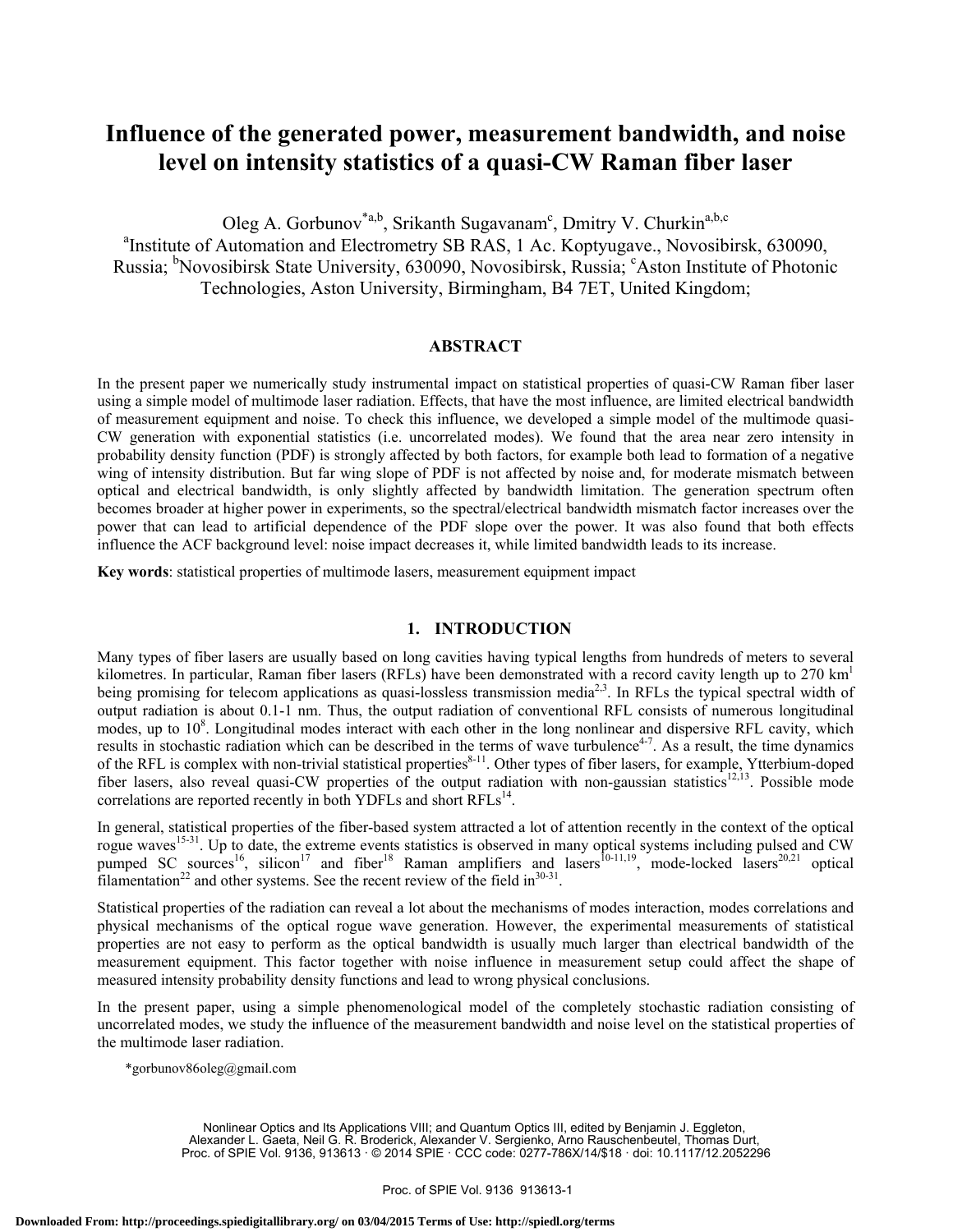## **2. NUMERICAL MODELLING BASED ON QUASI-CW MULTIMODE SYSTEM**

#### **2.1 Model of multimode laser radiation**

Numerical simulation of generation process in a multimode Raman fiber laser was performed using NLSE-based model in<sup>8-10</sup>, which shows nontrivial statistical properties of generated radiation. But NLSE-based model is not very convenient for our problem, since the complexity of the radiation temporal dynamics and statistics would make the interpretation of simulated bandwidth limitations complicated. Thus we use here a significantly simpler model being close to<sup>32</sup>. In this model the process of radiation formation is skipped, and its spectrum is introduced phenomenologically. Essential is that every point on frequency mesh can be treated as longitudinal laser mode (Fig. 1).



Figure 1.Mode structure, used for modelling laser radiation**.** 

While using this approach we assume that modes are  $\delta$ -shaped and neglect all influence of a single mode structure on entire radiation; this can be supported by the fact that in multimode lasers radiation structure is defined mainly by intermode interaction rather than single mode structure. All modes are set independent with initial phase randomly distributed in  $2\pi$  interval. Amplitude of each mode is manually adjusted in such way the total spectrum envelope is agree qualitatively with experimentally measured data; quantitative agreement is, obviously, impossible with such a simple model.

The following parameters are used for modelling: frequency mesh width is 100 GHz, number of modes –  $2^{16}$ , what corresponds to intermode interval being approximately equal to 1.53 MHz .This quantity is much less than usual number of modes in a real fiber laser, but this fact should not affect the overall results. Optical spectrum width of modelled radiation is 30 GHz by 10 dB level. Fig. 2 shows the considered spectrum and normalized intensity time dynamics, obtained from Fourier transform of signal in spectral domain.



Figure 2.Full optical spectrum in logarithmic scale, used for modelling (left). Temporal dependence of intensity (right).

Stochastic nature of the temporal dynamics of the radiation is the result of random choice of initial phases; radiation can be treated as quasi-CW only. Characteristic time scale can be calculated as half-width of central peak of autocorrelation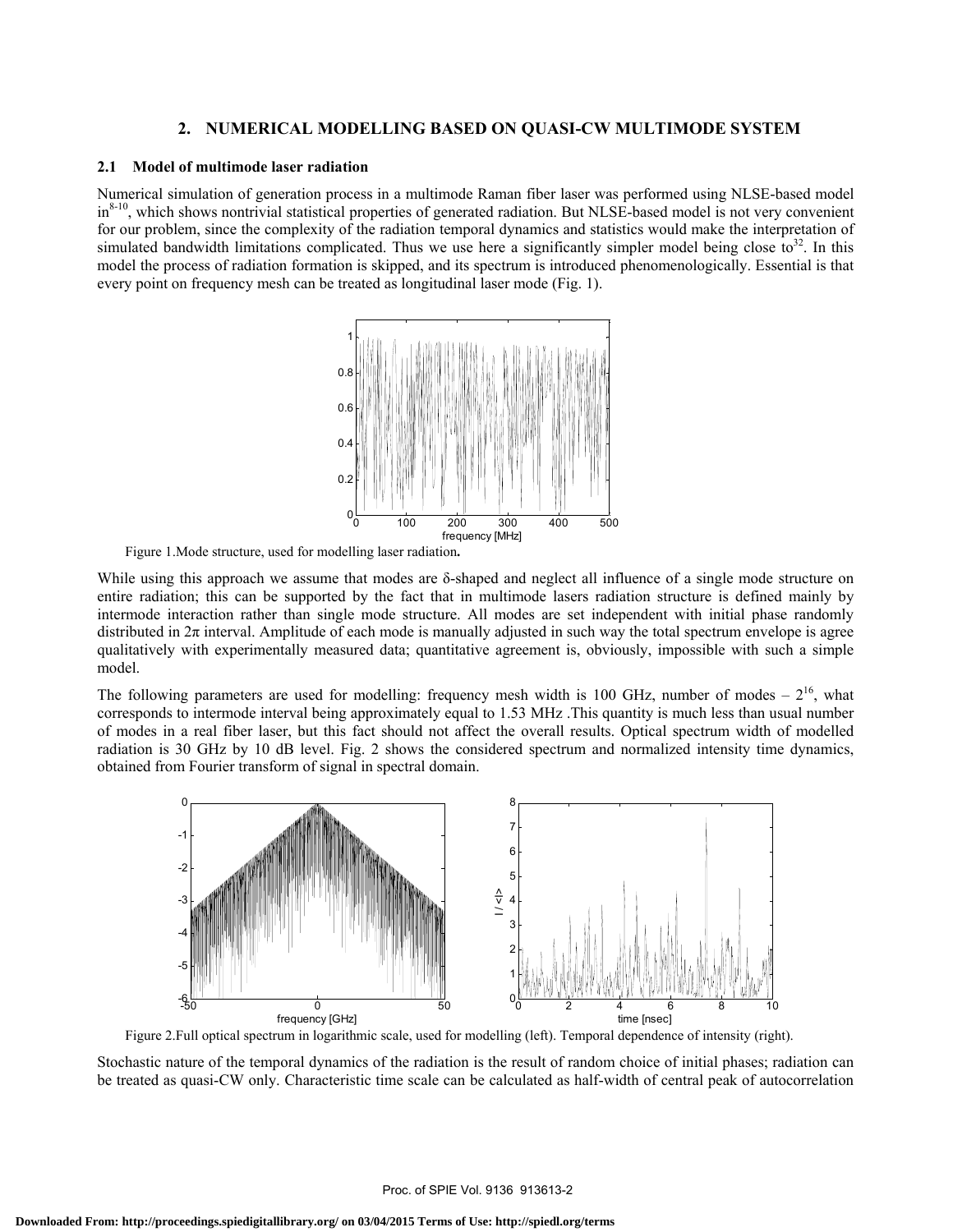function (ACF), given by  $\frac{\sqrt{I(t)I(t+\tau)}}{\sqrt{I(t)}}$  $^{2}(t)$  $I(t)I(t)$  $I^2(t)$  $+ \tau$ , and is connected with spectrum width by relation  $\tau_{corr} \Delta \Omega \ge 1$ , (fig. 3).

The ACF level at *t>>*<sup>τ</sup>*corr* is equal to 0.5, which is a common property for stochastic signal.



Figure 3. Intensity ACF of modelled radiation (left). Intensity PDF of modelled radiation (right).

The detailed description of a random process is achieved with probability density functions (PDFs). As central limit theorem states, the sum of a large number of independent arguments obeys the Gaussian distribution; it means that PDF is Gaussian for  $E(t)$  and exponential for  $I(t)$ . The PDF can be obtained from the simulated trace as a histogram, built on values of intensity at different points of time mesh, and then normalized to unit area. Such a PDF, built on the base of histogram with buffer size about  $3.3 \cdot 10^6$ , is represented in logarithmic scale at fig. 3. The buffer size is insufficient to supress the fluctuations at the far wing of distribution, where  $I > \langle I \rangle$ , but apart from them PDF is

exponential  $\frac{1}{1-\lambda}e^{-\frac{t^2}{\sqrt{t^2}}}$ *I e I* − as expected. In our case average intensity is equal to 1, and the line can be characterized by a

single value – the slope; as explained earlier, for a stochastic signal itis equal to -1.

With the validity of the numerical model verified, we now proceed to study specific cases which can affect its statistical properties.

## **2.2 Discussion of possible instrumental impact**

In a convenient experiment<sup>13,19</sup> laser radiation is registered by a photodetector and then transmitted to an oscilloscope. Since the photodetector has its limited input power range, high intensity peaks may be transmitted in a nonlinear way, but this impact can be omitted by a proper choice of used power range. Other aspects usually do not affect incident radiation significantly: modern detectors generally have flat frequency response with high cut-off bandwidth and high SNR. Oscilloscopes have electrical cut-off bandwidth lower than photodetecors (up to tens of GHz, often GHz) and significant electrical noise, added to measured signal. Noise level also depends on the vertical sweep used, so to keep the SNR constant one has not only to control input power, but also use the same scale. All together these effects can significantly change original temporal and statistical characteristics of laser radiation.

For our investigation oscilloscope noise and finite electrical bandwidth were chosen, as they have the strongest impact on measurements results.

## **2.3 Impact of oscilloscope's noise**

Noise was modelled as random function over time with Gaussian statistics, which is in qualitative agreement to typical measurement scenarios, and added to intensity; of course in frequency domain noise's uniform spectrum was also summed up with radiation RF spectrum. In average noise is usually small and for simulation is taken zero; its power is characterized by value of its fluctuations. It is convenient to characterize noise power by relation between noise distribution dispersion *σnoise* and average input power; of course in real experiment this ratio is always significantly less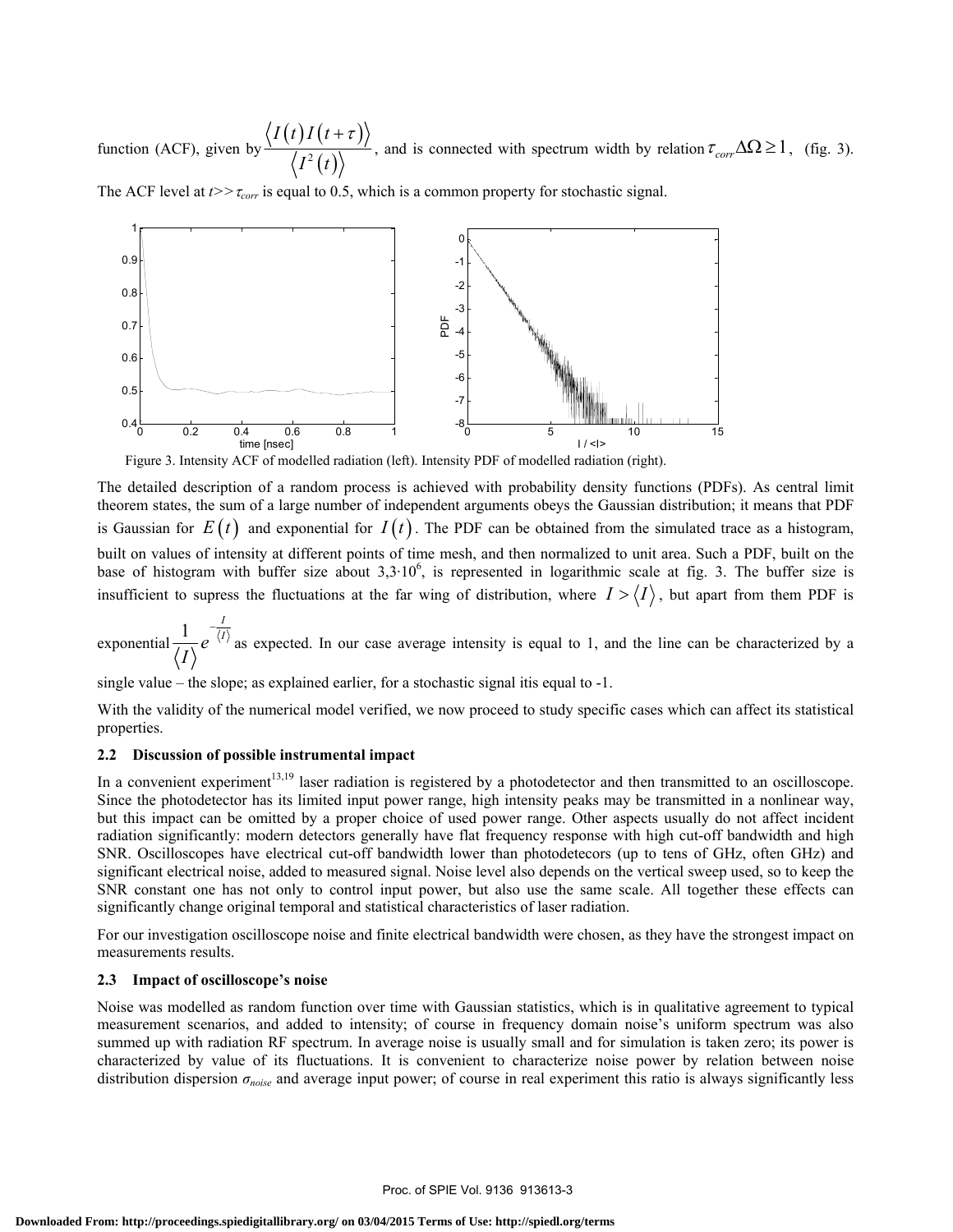than 100%. Fig. 4 shows two different noise PDFs for a fixed input power and comparison between original intensity and the one corrupted with noise.



Figure 4.Noise probability distribution, used for modelling, in case of two different noise powers (left). Comparison of an intensity time trace before and after addition of 50% noise (right).

Fig. 5 performs a comparison between incident intensity PDF and two others, acquired from time dynamics traces, corrupted to variable degree. Noise corruption induces significant changes in the area near zero intensity, the PDFs acquire negative wings and distribution maximum is shifted towards positive intensities. But it is important to note that the far wings remain nearly unaffected and the slopes of the retrieved intensity PDF remain the same (fig. 5). Slope change can be observed only for SNR close to 100%.



Figure 5. PDFs of original radiation and of radiation, corrupted with noise with different power (left). PDF far wing slope as function of noise power (right).

ACF is affected in two ways: its main peak becomes narrower and its background level decreases (fig. 6). Both have explanations: since noise is totally uncorrelated and symmetrical around zero, its ACF has central peak width equal to a single time step and zero level, so with increase of its influence intensity ACF shifts towards noise ACF.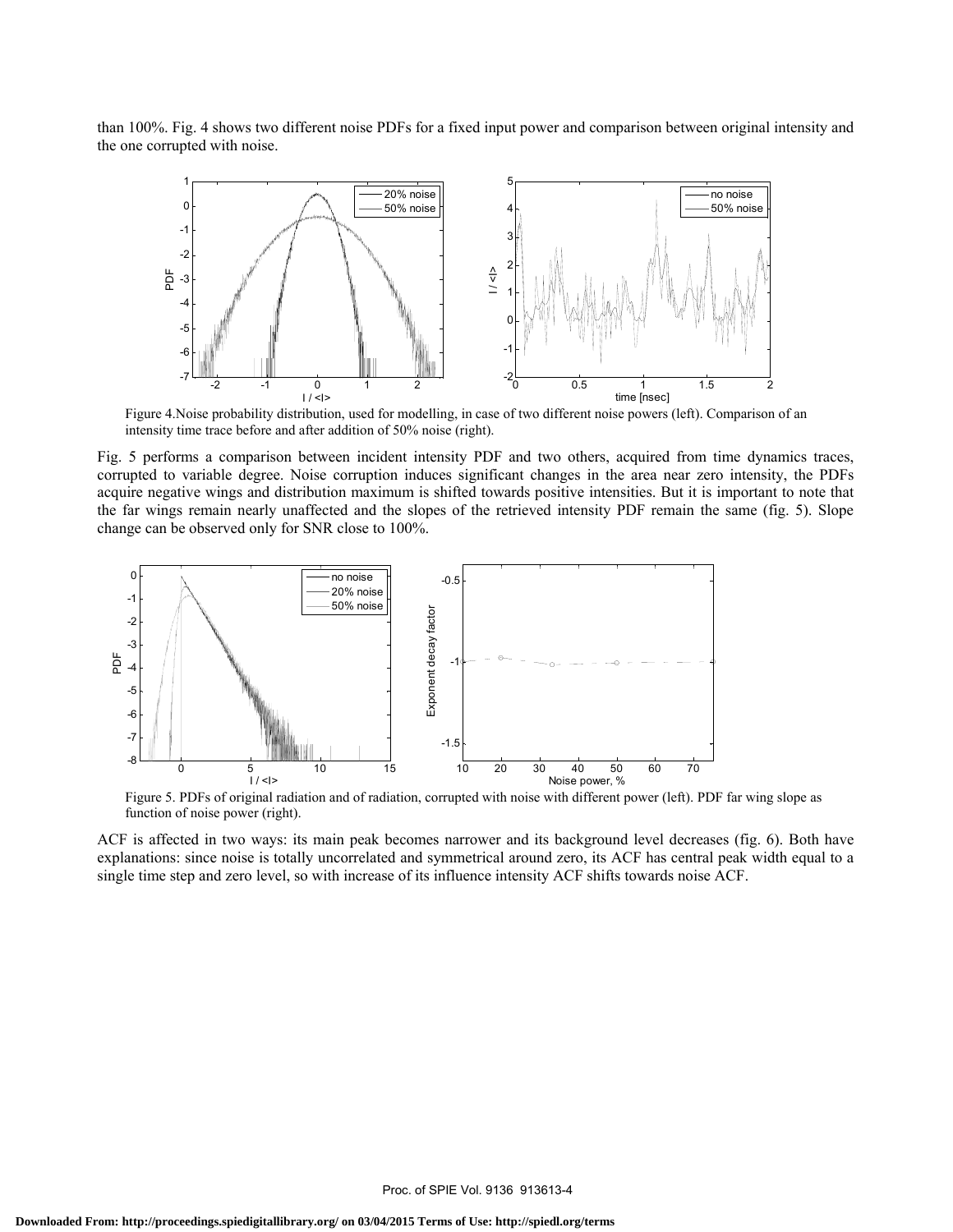

Figure 6. ACFs of original radiation and of radiation, corrupted with noise with different power (left). ACFs level as function of noise power (right).

Note that in experiments such ACF behaviour (decrease of level) can be interpreted as shift to a different generation regime. For example, in pulsed lasers the ACF level between the pulses is near zero, so any mode correlations leading to decreasing the ACF level could potenstially lead to further mode-locking. In this case misunderstanding of noise influence can lead to mistakes in understanding of underlying physics.

### **2.4 Impact of oscilloscope's finite bandwidth**

A photodetector transmit to an oscilloscope signals proportional to incident light intensity. The oscilloscope cannot handle all frequencies of input electrical signal; all harmonics above some limit frequency are excluded from temporal dynamics. This shows the way to modelling of mentioned effect: we should cut all frequencies higher than oscilloscope limit bandwidth from intensity RF spectrum; actually we apply a rectangular spectrum filter. This, of course, does not affect the average power.



Figure 7. Intensity time dynamics for different values of limit bandwidth

Fig. 7 depicts the corresponding intensity time dynamics for different values of the filter width, which clearly shows the pronounced effect of the decreased bandwidth. Trace becomes less spiky and the increase of characteristic time can be seen even without any analysis.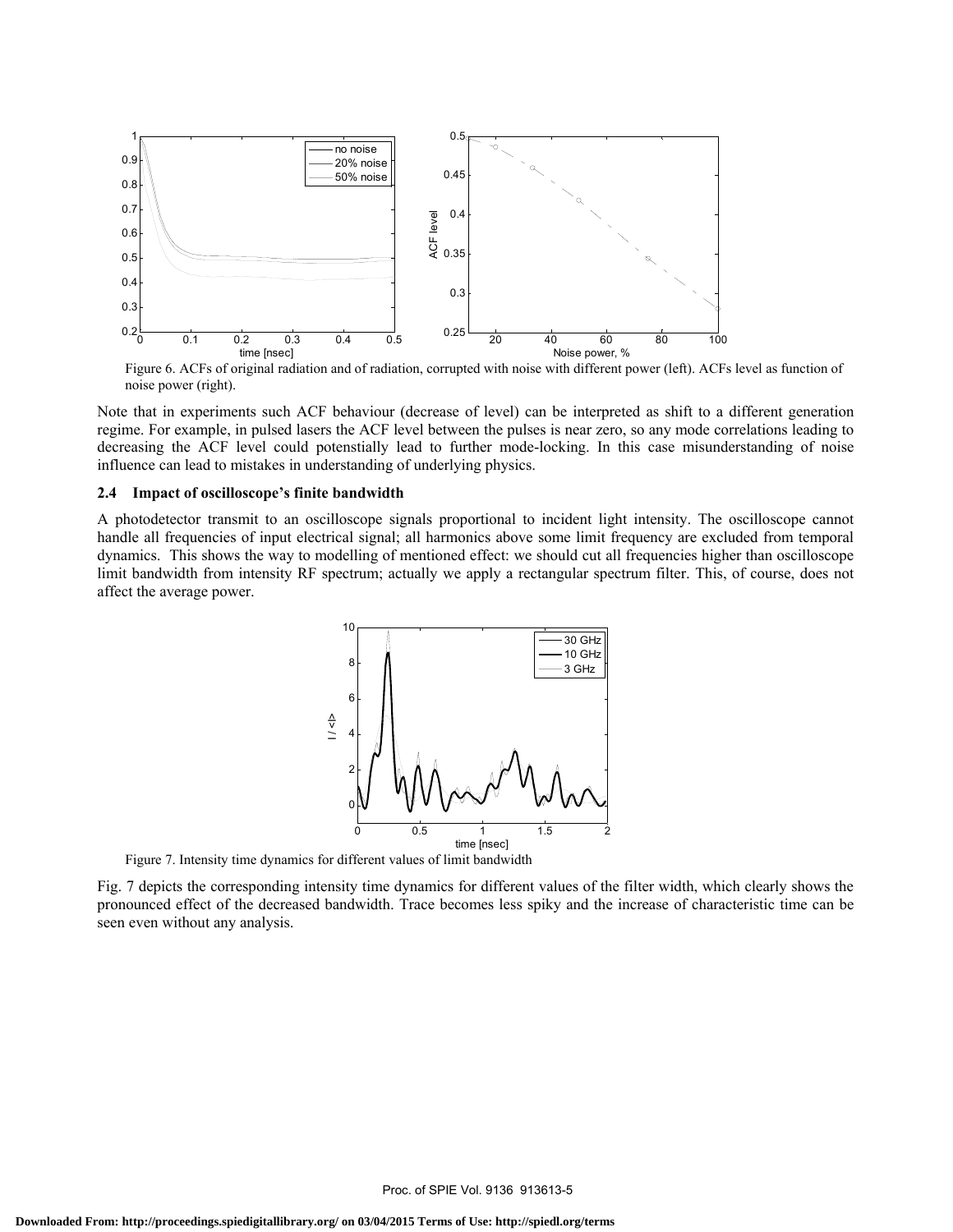

Figure 8. Intensity PDFs for different values of oscilloscope limit bandwidth (left). PDF far wing slope as function of oscilloscopelimit bandwidth (right).

Fig. 8 draws PDFs, calculated over traces with different filters applied. As it can be seen, changes are observed both at area near zero intensity and at far wing. But if shift of distribution maximum and appearance of a negative wing due to the filter function response are observed from the very beginning, the change in far wing slope is significant only for narrow oscilloscope bandwidths; slope dependence on filter width has, actually, threshold nature (fig. 8). For moderate spectral/electrical bandwidth mismatch, the effect on the PDF slope is quite marginal, but after some point the slope by absolute value starts to increase rapidly, overall PDF becomes significantly narrower and as a result intense events in radiation become highly supressed. That can be interpreted as introduction effective correlations in radiation by subtracting high frequencies from RF spectra. Note that in experiments, the generation spectrum often becomes broader at higher power, so the spectral/electrical bandwidth mismatch factor increases over the power that can lead to some dependence of the PDF slope over the power. This dependence, however, could be, at least partially, be a result of discussed effect of bandwidth mismatch influence.

Important to note that under typical experimental conditions neither noise nor bandwidth limitation does not change the PDF far wing slope significantly, we can state that experimentally observed far wings<sup>19</sup> are result of physical effects rather than consequence of measurement equipment limitations.



Figure 9. ACFs for different values of oscilloscope limit bandwidth (left). ACF level as function of oscilloscope limit bandwidth (right).

ACF behave itself in a similar way: apart from obvious increase of correlation time it demonstrates increase of background level, also depending on bandwidth in a threshold-like way (fig. 9). Again formally this fact can be interpreted as introduction of effective mode correlations, while for uncorrelated radiation background level must be ½.

Another effect, arising from cutting high frequencies, is appearance of ripple in ACFs. Their nature is clear: applied rectangular filter has sinc Fourier image, actually bandwidth limited detection can be revealed by the ripple signature on the ACF. But in real experiment they again can be a reason for misunderstanding.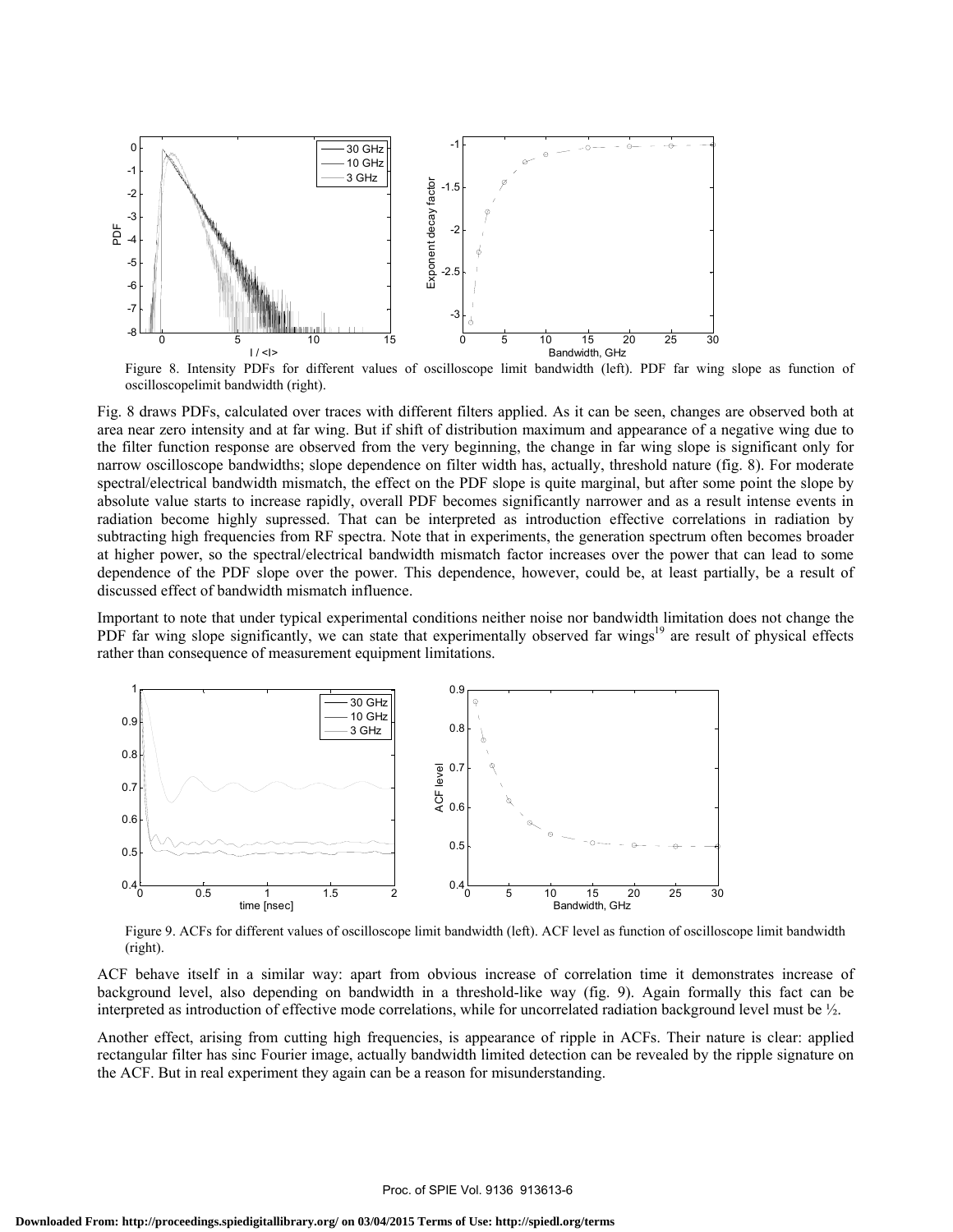#### **3. CONCLUSION**

Modelling of impact of measurement equipment limitations was performed using a simple model of multimode laser radiation, consisted of independent modes. Addition of noise to incident signal result in shortening of correlation time, deformation of intensity PDF zero area, and formation of a negative PDF wing. At the same time no influence on far wing PDF slope was observed even for quite high levels of noise. Effect of finite bandwidth, modelled by applying a rectangular spectral filter to radiation RF spectrum, is shown as leading to increase of correlation time, deformation of intensity PDF zero area, formation of a negative PDF wing, and appearance of ripples in ACF along with increase of its background level. Influence on far wing of PDF is threshold-like: for moderate mismatch between electrical and optical bandwidth slope nearly does not change, but from some point slope by the absolute value start to increase rapidly, which means narrowing of the entire PDF and, consequently, suppression of intense events. Experimental results, revealing far PDF wing, proved to be consequence of physical features of radiation, since as shown under typical experimental conditions neither noise, nor bandwidth limitation does not change the PDF far wing slope significantly. On the other hand, manifestation of both effects in ACF in some cases may be erroneously interpreted as evidence of physical processes.

#### **REFERENCES**

- [1] S. K. Turitsyn, J. Ania-Castañón, S.A. Babin, V. Karalekas, P. Harper, D. V. Churkin, S. I. Kablukov, A. E. El-Taher, E.V. Podivilov, and V. K. Mezentsev, "270-km Ultralong Raman Fiber Laser," Phys. Rev. Lett. 103, 133901 (2009).
- [2] J. D. Ania-Castanon, T. Ellingham, R. Ibbotson, X. Chen, L. Zhang, and S. Turitsyn, "Ultralong Raman Fiber Lasers as Virtually Lossless Optical Media," Phys. Rev. Lett. 96(2), 023902 (2006).
- [3] M. Alcón-Camas and J. D. Ania-Castanon, "RIN transfer in 2nd-order distributed amplification with ultralong fiber lasers," Opt. Express 18(23), 23569 (2010).
- [4] S. A. Babin, D. V. Churkin, A. E. Ismagulov, S. I. Kablukov, E. V. Podivilov, "Four-wave-mixing-induced turbulent spectral broadening in a long Raman fiber laser," J. Opt. Soc. Am. B, 24, 1729 (2007)
- [5] Babin, S. A., Churkin, D. V., Ismagulov, A. E., Kablukov, S. I., and Podivilov, E. V., "Spectral broadening in Raman fiber lasers," Optics letters 31, 3007–3009 (2006).
- [6] Babin, S. A., Churkin, D. V., Ismagulov, A. E., Kablukov, S. I., and Podivilov, E. V. "Turbulence-induced square-root broadening of the Raman fiber laser output spectrum," Optics letters 33, 633-635 (2008).
- [7] S.A. Babin, V. Karalekas, E.V. Podivilov, V.K. Mezentsev, P. Harper, J. Ania-Castañón, and S.K. Turitsyn, "Turbulent broadening of optical spectra in ultralong Raman fiber lasers," Physical Review A 77, 033803 (2008).
- [8] Churkin, D. V., Smirnov, S. V., and Podivilov, E. V. "Statistical properties of partially coherent cw fiber lasers," Opt. Lett. 35, 3288-3290 (2010).
- [9] Randoux, S., Dalloz, N., and Suret,P. "Intracavity changes in the field statistics of Raman fiber lasers," Opt. Lett. 36, 790–792 (2011).
- [10]Churkin, D. V., Gorbunov, O. A., and Smirnov, S. V. "Extreme value statistics in Raman fiber lasers," Opt. Lett. 36, 3617-3619 (2011)
- [11]Churkin, D. V., and Smirnov, S. V. "Numerical modelling of spectral, temporal and statistical properties of Raman fiber lasers," Opt. Commun. 285, 2154–2160 (2012)
- [12]Turitsyn, S. K., Bednyakova, A. E., Fedoruk, M. P., Latkin, A. I., Fotiadi, A. A., Kurkov, A. S., and Sholokhov,E. "Modeling of CW Yb-doped fiber lasers with highly nonlinear cavity dynamics," Opt. Express 19, 1227–1230 (2011)
- [13]Bednyakova, A. E., Gorbunov, O.A., Politko, M. O., Kablukov, S. I., Smirnov, S. V., Churkin, D. V., Fedoruk,M. P. and Babin, S. A. "Generation dynamics of the narrowband Yb-doped fiber laser," Opt. Express 21, 8177-8182 (2013)
- [14]Vatnik, I.D., Gorbunov, O. A., and Churkin, D. V. "Narrow-band generation and mode correlations in a short Raman fibre laser," Laser Physics 24, 025103 (2014).